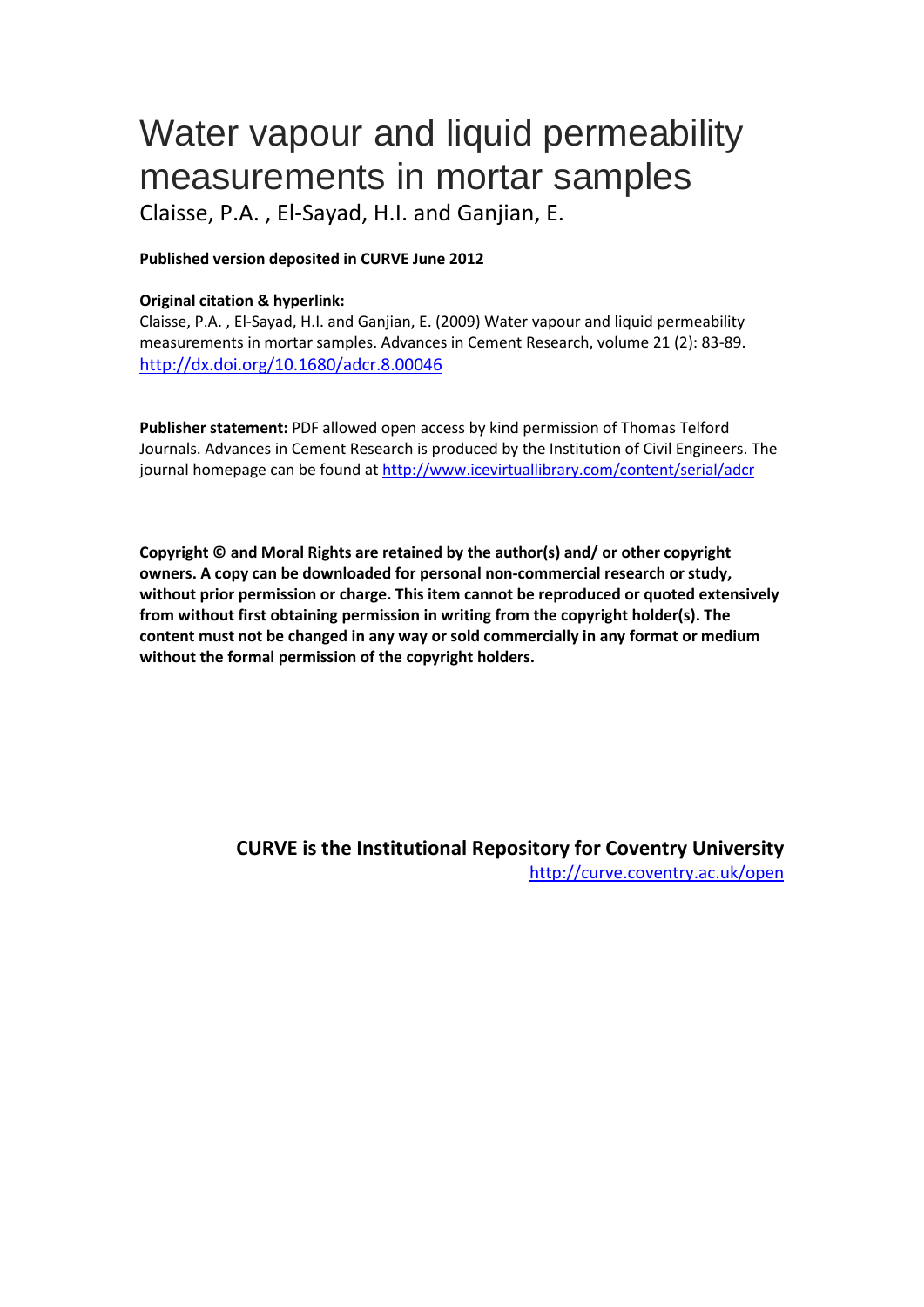For citation information on this paper please see http://www.claisse.info/Publish.htm

# Water vapour and liquid permeability measurements in cementitious samples

P. A. Claisse,\* H. I. Elsayad† and E. Ganjian\*

\*Coventry University, UK; †Benha University, Egypt

This paper shows how water permeability may be calculated from measurements of drying under a vacuum. The results obtained are for water vapour transport at low pressures and gas slippage theory is then used to compare them with liquid water permeability measurements on samples of the same mixes. The experimental work includes the drying procedure and also the initial surface absorption test (ISAT), a standard absorption test using a partially immersed sample and a 'through flow' high-pressure test for direct permeability measurements. The results from these tests are compared and additional gas and liquid permeability data from the literature is included for comparison. It is concluded that, with appropriate analysis, all of the procedures give comparable values for intrinsic permeability.

# Notation

| $\alpha$                   | porosity                                 |  |  |
|----------------------------|------------------------------------------|--|--|
| b, $\beta_1$ and $\beta_2$ | constants for the Klinkenberg equation   |  |  |
| $\Theta$                   | cross-sectional area through which the   |  |  |
|                            | transport is taking place $(m2)$         |  |  |
| $\epsilon$                 | viscosity in (Pa s)                      |  |  |
| $\overline{F}$             | flux $(m^3/s)$                           |  |  |
| $\boldsymbol{h}$           | head of water (m)                        |  |  |
| k                          | coefficient of permeability, also known  |  |  |
|                            | as the hydraulic conductivity (m/s)      |  |  |
| K                          | intrinsic permeability $(m2)$            |  |  |
| $K_{\rm g}$                | gas intrinsic permeability of concrete   |  |  |
|                            | (m <sup>2</sup> )                        |  |  |
| $K_1$                      | water intrinsic permeability of concrete |  |  |
|                            | (m <sup>2</sup> )                        |  |  |
| $K_{\rm v}$                | intrinsic permeability for the vapour    |  |  |
|                            | (m <sup>2</sup> )                        |  |  |
| $\overline{M}$             | mass (kg)                                |  |  |
| $\overline{P}$             | pressure (Pa)                            |  |  |
| $P_{\rm m}$                | mean pressure at which gas is flowing    |  |  |
|                            | (atmospheres)                            |  |  |
| r                          | typical pore radius (m)                  |  |  |
| $\rho$                     | density of liquid water $(kg/m3)$        |  |  |
| S                          | surface tension of water $(N/m)$         |  |  |
| $\boldsymbol{t}$           | time(s)                                  |  |  |
|                            |                                          |  |  |

\* Coventry University, Prior Street, Coventry, CV1 5FB, UK. † Civil Engineering Department, Benha University, Banha, Egypt.

Paper received 21 November 2006; last revised 27 February 2008; accepted 3 December 2008.

|               | Darcy velocity for the fluid $(m/s)$    |  |  |
|---------------|-----------------------------------------|--|--|
| $W_{\rm E}$   | ratio of the water vapour volume to the |  |  |
|               | volume of the same mass of water as a   |  |  |
|               | liquid                                  |  |  |
| $\mathcal{X}$ | $distance$ (m)                          |  |  |

# Introduction

Permeability is one of several key properties which are indicators of durability. The mechanisms which cause permeability to affect durability are described by  $Claise<sup>1</sup>$  $Claise<sup>1</sup>$  $Claise<sup>1</sup>$  and include the transport of chlorides dissolved in water causing corrosion of steel reinforcement. There are numerous methods available to measure it but some actually measure other properties which are assumed to correlate with permeability and are therefore indirect (such as the the 'rapid chloride permeability test', $2$  which measures electromigration) and few of the others actually yield results for permeability itself. For example the initial surface absorption test  $(ISAT)$ ,<sup>3</sup> which measures both absorption and permeability is useful for comparing materials but the standard report from the test gives an ISAT value, not a permeability. Similarly the water penetration test in  $EN12390-8<sup>4</sup>$  $EN12390-8<sup>4</sup>$  $EN12390-8<sup>4</sup>$  records penetration depth, not permeability. The advantages of knowing the permeability in standard units are listed here.

- (a) The results from one test can be compared with another.
- (b) The results can be used in theoretical work to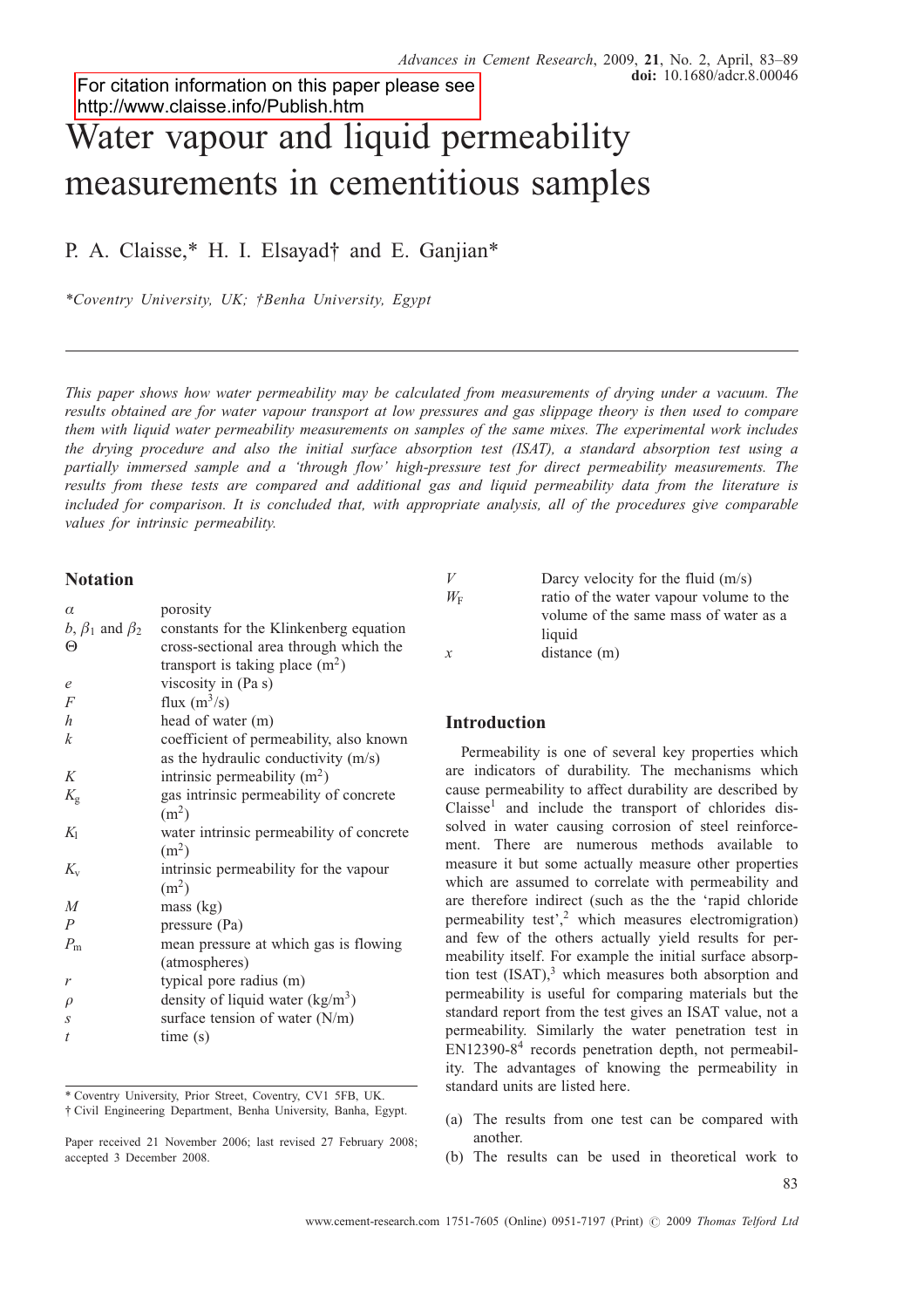calculate durability of structures using, for example, finite element modelling of the transport processes.

(c) The permeability must be known in order to calculate the performance of structures in applications such as waste containment.<sup>[5](#page-7-0)</sup> Indirect measurements of permeability are of little use for this.

The literature on the permeability of concrete is extensive. Previous work by the authors has been reported $6-9$  to compare standard tests by calculating permeability values from them. The objective of this paper was to analyse an experiment which measures a permeability for water vapour and demonstrate that this may be related to gas and liquid permeabilities obtained using other test procedures. Water vapour transport is a key process in many durability-related processes such as carbonation. The permeability itself is a macroscopic property and will be controlled by other microscopic properties such as connectivity, tortuosity and pore size distribution and uniformity.

#### Research significance

This work is intended to give an improved understanding of the transport mechanisms that take place during laboratory testing. The particular emphasis of the work is to show how the fundamental property of permeability may be obtained and also to focus on vapour transport during drying as a means to measure it. The work will be of interest to researchers who are measuring or modelling durability or to practitioners who are designing containment structures for fluids or waste materials and need to know the permeability as part of the design. The analysis methods which are presented may also be used to confirm the reliability of any individual test.

# Experimental methods

Four mortar mixes were used in this investigation and the mixture proportions and strengths are shown in Table 1. The test specimens (dimensions are detailed in each test procedure) were cast and kept under wet hessian for 1 day before demoulding. All samples were then cured in water at  $20^{\circ}$ C until testing at 28 days. All testing was carried out at  $20 \pm 2^{\circ}C$ .

#### Drying test

Samples were cast in cylindrical moulds 30 mm diameter by 50 mm long. The moulds were laid on their sides for setting in order to keep their ends under identical conditions. After curing, polyvinyl chloride adhesive tape was wound round the curved surfaces of the cylinders to prevent moisture evaporation except from the top and bottom ends (Fig. 1). The cylinders were then placed in a glass desiccator connected to a vacuum pump with a  $0-25$  mbar  $(0-2.5)$  kPa) pressure gauge on it. The vacuum pump was run until the air in the desiccator became dry, as indicated by the colour change of silica gel in the desiccator (this took up to 30 h). The colour changes at a water content of 8% by mass, which occurs at a humidity of 15% at atmospheric pressure, i.e. a partial vapour pressure of 0.3 kPa.

The vacuum pressure was monitored during the drying process. At different times samples were taken out of the desiccator and weighed and then split down the axis and the depth of drying at each end was measured visually. No precautions were taken to prevent carbonation of the samples but since the experiments only lasted for a few days the weight gain from this process was not considered to be significant.

In addition to these tests some specimens were dried in an oven for 3 days at  $105^{\circ}$ C to calculate porosity.

# High-pressure permeability test

The water permeability was measured in a modified Hoek cell manufactured by ELE International, USA.



Fig. 1. End view of sample from drying test

Table 1. Mortar mix proportions

| Mix | Design 28 day cube strength:<br>MPa | OPC: $\text{kg/m}^3$ | Sand: $kg/m3$ | Water/cement |
|-----|-------------------------------------|----------------------|---------------|--------------|
| A   | 20                                  | 449                  | 1411          | 0.79         |
| B   | 35                                  | 544                  | 1342          | 0.65         |
| C   | 50                                  | 679                  | 1235          | 0.53         |
| D   | 60                                  | 943                  | 108           | 0.38         |

84 Advances in Cement Research, 2009, 21, No. 2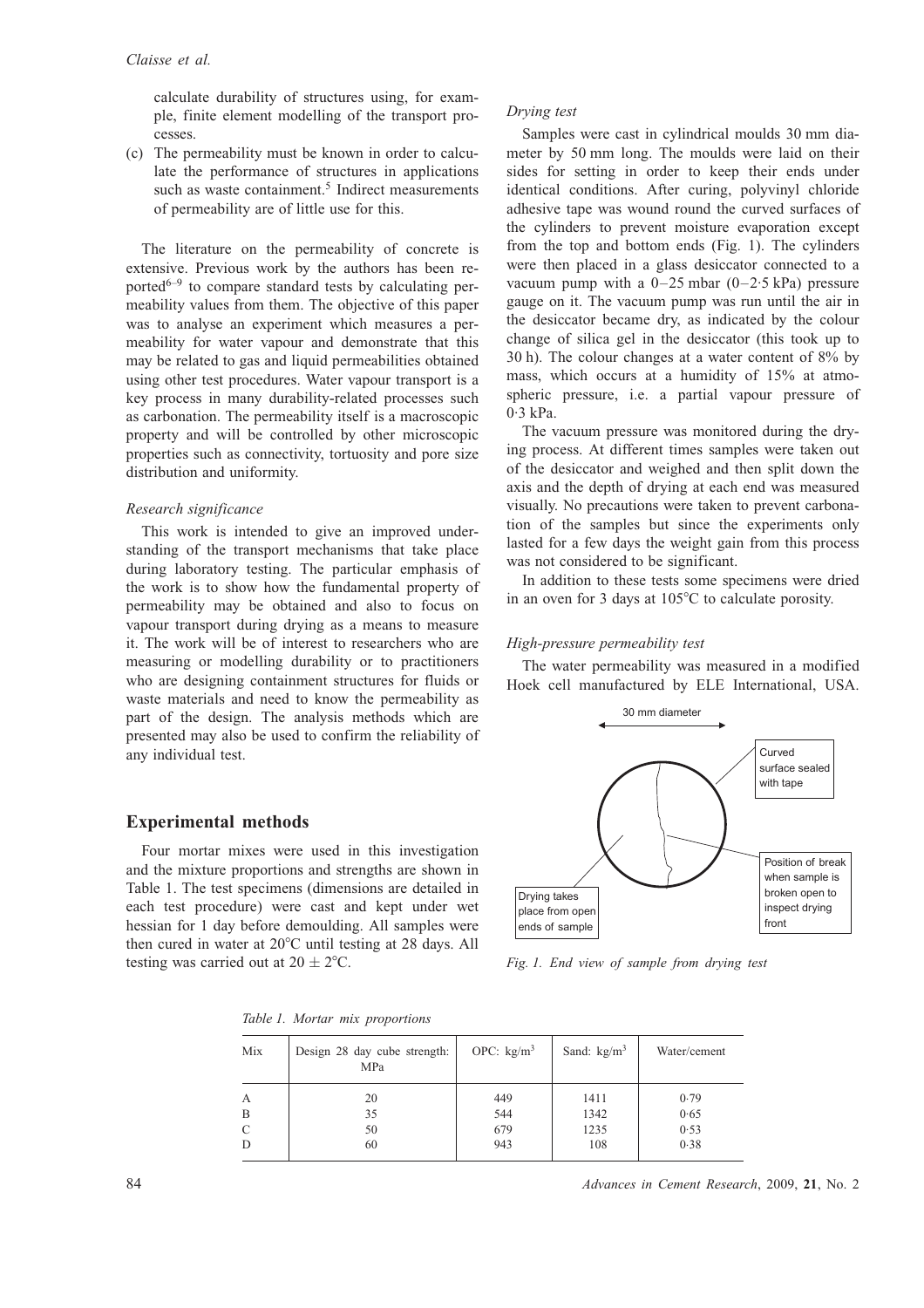

Fig. 2 Modified Hoek cell for permeability measurements

The cell and the modifications are shown in Fig. 2. All of the components identified in the figure except the cell and the oil are modifications for concrete permeability testing. Specimens were cast as 100 mm cubes and 55 mm diameter cores were cut through them and approximately 40 mm long samples were cut from the central part of the cores. The apparatus comprised a stainless-steel triaxial cell in which oil was used to apply pressure to the curved surface of the specimens through a rubber sleeve. The test method was based on feeding the water to the lower surface of the specimens at high pressure (6–8 MPa) while the oil pressure was maintained about 1 MPa higher to prevent flow around the specimens. Due to the high pressures used the flow through the samples became constant only approximately 1 h after the start of the test for most of the samples. The flow rate was determined by measuring the rate of water flowing from the upper surface using a graduated measuring cylinder.

# Initial surface absorption test

Initial surface absorption test (ISAT) measurements were carried out using the method defined in  $BS1881^{11}$  $BS1881^{11}$  $BS1881^{11}$ on 100 mm cubes which had been dried for 3 days at 105 $\degree$ C. A cap of known area (6360 mm<sup>2</sup>) was clamped to the test surface. Two pipes led from the cap. One acted as a reservoir that can be isolated by a tap. The other was connected to a calibrated capillary tube to measure the rate of absorption of water into the surface of specimen under the cap on closure of the tap. The flow was recorded at intervals up to 2 h.

#### Water absorption test

Some 100 mm cubes from mix C were oven dried at  $105^{\circ}$ C and then immersed in water to a depth of 20 mm and the mass gain was recorded at intervals up to 2 h.

#### Test programme

The programme of testing is shown in Table 2.

## Methods of analysis of results

## Transport processes

To analyse the results it was necessary to determine which processes were transporting the water during the tests. The main process that was considered in this paper was pressure driven flow measured by permeability.[1](#page-7-0) The permeability may be defined in terms of a head of water  $\Delta h$  in the following manner:

$$
V = \frac{k\Delta h}{x} \tag{1}
$$

where V is the Darcy velocity for the fluid (m/s);  $k$  is the coefficient of permeability, also known as the hydraulic conductivity  $(m/s)$  and x is the distance over which the change in head occurs  $(m)$ .

For the investigations performed in the present study this measure was not ideal because it only applied to liquid water and for the drying test vapour is considered and this has a substantially different viscosity. The intrinsic permeability  $K(m^2)$  is defined by

$$
V = \frac{K \Delta P}{e x}
$$
 (2)

where  $\Delta P$  is the pressure drop and e is the viscosity in Pa s.

By including viscosity in the equation the coefficient should theoretically be the same for all fluids. This definition was used in the analysis in the present study.

It should also be noted that equations (1) and (2) can only be applied to a steady state in which the pressure is constant. For all of the work in the present study equation (2) was integrated with respect to time and the

Table 2. Testing programme

| Test                                                              | Mixes tested             | Number of replicates             | Properties measured                                                                                                                                 |
|-------------------------------------------------------------------|--------------------------|----------------------------------|-----------------------------------------------------------------------------------------------------------------------------------------------------|
| Drying<br>High-pressure permeability<br><b>ISAT</b><br>Absorption | A, B, C, D<br>A, B, C, D | $3(6 \text{ of } \text{mix } C)$ | Dry depth, mass loss and pressure<br>Flow rates in steady state<br>Flow rates at 10, 20, 30, 60 and 120 min<br>Mass at 0, 5, 15, 30, 60 and 120 min |

Advances in Cement Research, 2009, 21, No. 2 85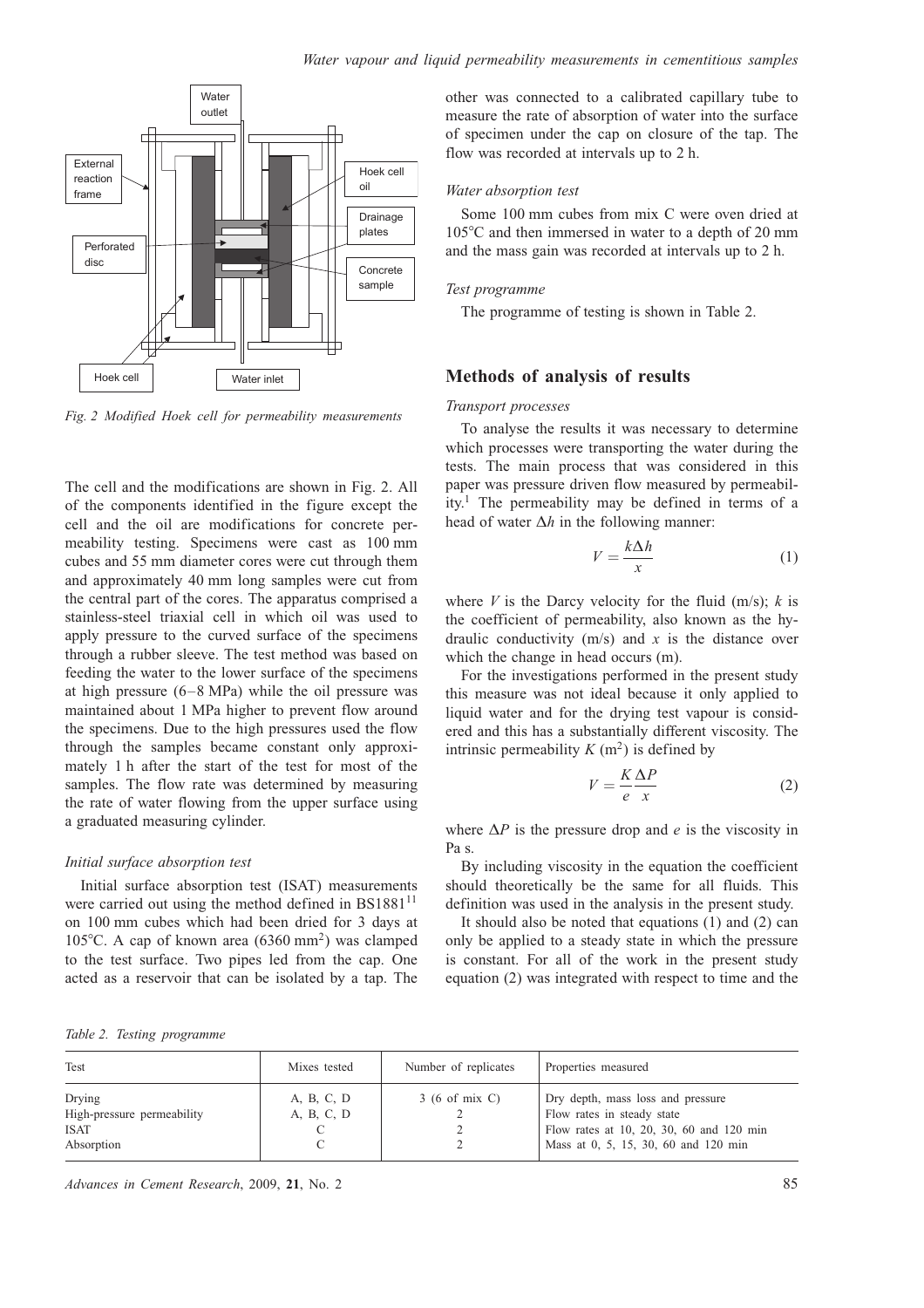condition of constant pressure through the time step was therefore met as the time step approaches zero.

Other potential transport processes include concentration-driven flow measured by the diffusion coefficient, electromigration driven by an electric field and thermal migration driven by a temperature gradient.<sup>[1](#page-7-0)</sup> The flux from these processes may be increased by capillary suction or osmosis and they may be inhibited by absorption.

#### The drying test

The rate of loss of moisture from the specimens is governed by the movement of vapour from the drying front to the surface. There are two possible transport processes to consider for this test: pressure-driven flow and moisture diffusion. The differences between the processes is discussed by Neville.<sup>[11](#page-7-0)</sup>

The pressure at any point in the system will be made up of contributions from several different gases and vapour. The effect of them will be additive and any pressure measurement will record the total. A change in one partial pressure will not affect the others. At the drying front the pressure of water vapour will depend on the equilibrium with the adjacent liquid and will be determined by the temperature and surface tension. The pressure outside the sample will be determined by vacuum pumping and will be substantially lower. Thus there is a pressure drop and the flow caused by it will be controlled by the permeability.

Diffusion is driven by a chemical concentration gradient and would typically be relevant to a liquid with a higher concentration of salt at one position than another. It is also used to measure the movement of one gas through another and could be the main mechanism to transport vapour through air from a drying surface. In the present experiment, however, there was virtually no air present with the pressure in the desiccator reduced to  $0.1$  kPa  $(0.001$  atmospheres) and the diffusion coefficient for vapour through air could not therefore be relevant. The transport was therefore controlled by permeability and described by the Darcy equation

$$
V = \frac{K_{\rm V}}{e} \frac{P}{x} \tag{3}
$$

where  $V$  is the Darcy velocity for the water vapour (m/s);  $K_v$  is the intrinsic permeability for the vapour  $(m^2)$ ; P is the vapour pressure difference  $(Pa)$ ; and x is the distance from the drying front to the surface of the sample (m).

The Darcy velocity may be related to the movement of the drying front by equating the water volumes as follows:

$$
V = \alpha \frac{\mathrm{d}x}{\mathrm{d}t} W_{\mathrm{F}} \tag{4}
$$

where  $\alpha$  is the porosity; t is time (s); and  $W_F$  is the ratio of the water vapour volume to the volume of the same mass of water as a liquid.

Combining equations (3) and (4) and integrating gives

$$
K_{\rm V} = \frac{eW_{\rm F}\alpha x^2}{2Pt} \tag{5}
$$

The drying depth is related to the mass loss by the relationship

$$
x = \frac{M}{\alpha \Theta \rho} \tag{6}
$$

where M is the cumulative mass loss (kg);  $\rho$  is the density of liquid water (kg/m<sup>3</sup>); and  $\Theta$  is the crosssectional area through which the transport is taking place  $(m<sup>2</sup>)$ .

The partial pressure of water vapour above a liquid surface at  $20^{\circ}$ C is  $2$  kPa. This pressure is correct for pure water but will have been affected by the presence of the dissolved ions in the water. This would be expected to lower the vapour pressure and lead to a slight reduction in the flow.

The measured pressure in the desiccator was initially 0.6 kPa but fell to 0.1 kPa during the test. Of the pressure in the desiccator the partial pressure due to vapour was initially approximately 1% of the total (which would be the case in a room at a humidity of 50%). Thus the vapour pressure in the desiccator was below 1% of 0.6 kPa and the drop in pressure from the drying front to the concrete surface was close to 2 kPa.

Not all of the pores will dry at exactly the same pressure. It has been shown<sup>12</sup> by measuring gas permeabilities at different humidities that the Kelvin equation gives a good indication of the pore sizes in concrete that will sustain a meniscus. This shows, however, that the smallest capillary pores  $(0.01 \ \mu m)$  will not sustain a meniscus below 90% relative humidity. Thus all the pores will empty of liquid within 10% of the distance over which the pressure drops.

Using standard gas constants for a molecular mass of 18 the constant  $W_F$  was calculated to be 1.25  $\times$  10<sup>3</sup> by assuming the vapour was an ideal gas.

The viscosity of water vapour  $e = 2 \times 10^{-5}$  Pa s.

The porosity was calculated from the weight loss on drying using the 'volume products of hydration' meth- $od<sup>12</sup>$  $od<sup>12</sup>$  $od<sup>12</sup>$  in which the cement and water were assumed to combine in fixed proportions and fixed values were assumed for the specific gravity of unhydrated and hydrated cement.

Equation (5) may be seen to have a similar form to the equation presented by Vuorinen<sup>[13](#page-7-0)</sup> and Valenta (cited by Neville<sup> $11$ </sup>) for water intruding into concrete under pressure:

$$
k = \frac{\alpha x^2}{2h t} \tag{7}
$$

where  $k$  is, in this case, the coefficient of permeability or hydraulic conductivity  $(m/s)$  and h is the head of water. The analysis above extends Vuorinen and Valenta's work by applying it to water vapour.

86 Advances in Cement Research, 2009, 21, No. 2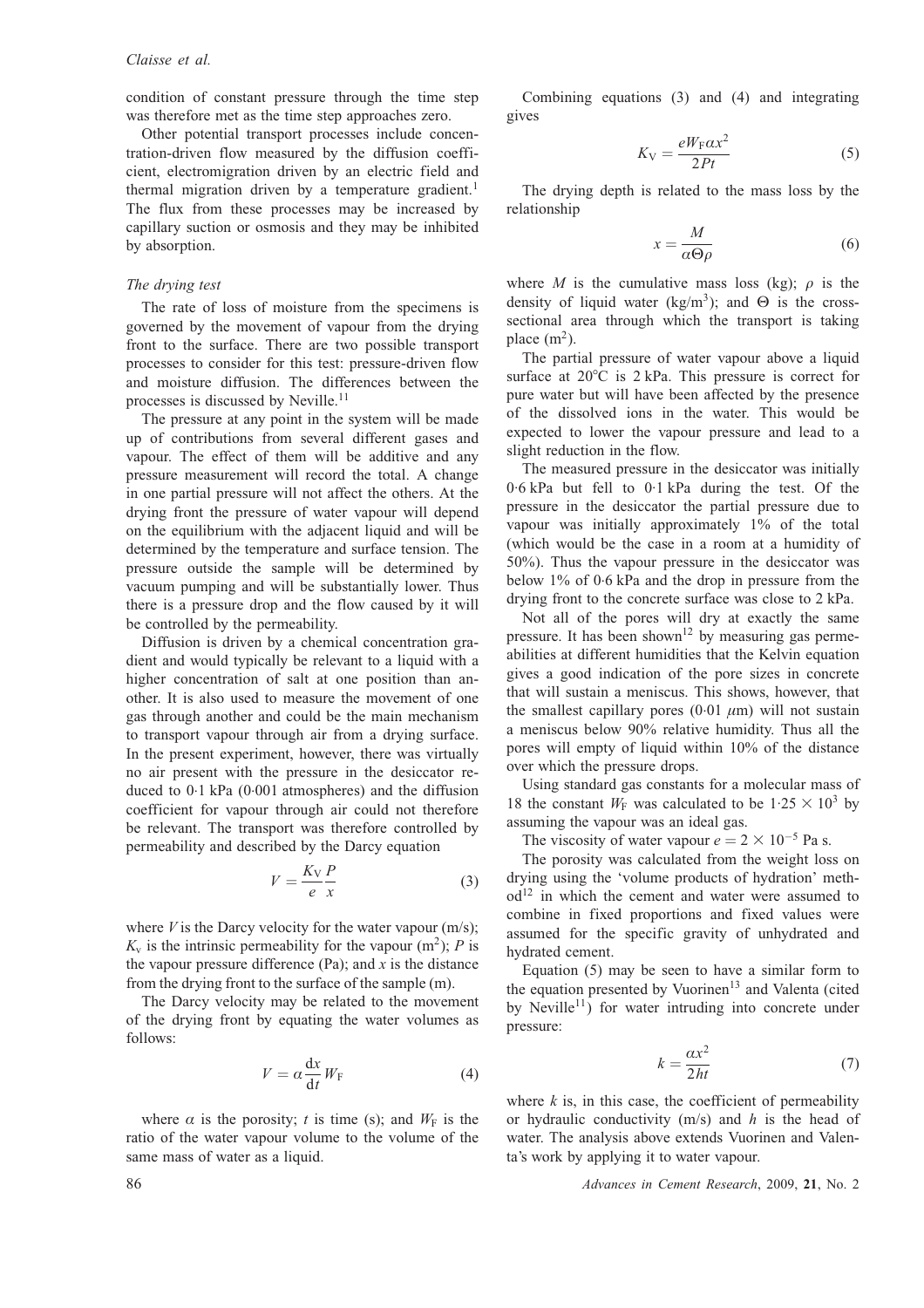### <span id="page-5-0"></span>The absorption and ISAT

For the ISAT the transport process will be pressuredriven flow but in this case the pressure driving it will arise from the capillary suction at the wetting front. The analysis has been given by the present author<sup>[6](#page-7-0)</sup> and the following relationship was derived

$$
F = \left(\frac{Ks\alpha\Theta^2}{re}\right)^{\frac{1}{2}}t^{-\frac{1}{2}}\tag{8}
$$

where: F is the flux  $(m^3/s)$ ; K and e are the liquid water permeability  $(m^2)$  and viscosity (Pa s); s is the surface tension of water (N/m); and r is the typical pore radius (m).

The results from this equation have been shown to agree with other measurements of permeability.<sup>[6](#page-7-0)</sup> The terms for pore size and surface tension arise from the inclusion of capillary suction in the analysis.

For the analysis of the ISAT results it is only necessary to equate the Darcy velocity to the flux divided by the surface area and equation (8) may be used directly. The experiment gives a flow rate of water in a capillary tube and if this is reduced in proportion to the ratio of the area of the capillary to the wetted concrete surface the Darcy velocity is obtained.

For the analysis of the absorption results the flux is related to mass gain:

$$
F = \frac{1}{\rho} \frac{\mathrm{d}M}{\mathrm{d}t} \tag{9}
$$

and equations (8) and (9) are integrated to give

$$
K = \frac{reM^2}{4sa t \Theta^2 \rho^2} \tag{10}
$$

where  $M$  is the cumulative mass gain.

## The high-pressure test

The high-pressure (HP) test clearly measures the permeability and this was calculated by direct application of Darcy's law.

# Results and discussion

When considering results for permeability testing Neville<sup>[11](#page-7-0)</sup> states 'reporting the order of magnitude  $\dots$  is adequate. Smaller differences in the value of the coefficient of permeability are not significant and can be misleading'. Oven drying of the samples causes microcracking and will also have contributed to the spread of data. The results are shown in Figs 3[–8](#page-6-0) and the spread of data predicted by Neville may be seen in addition to the trends from which the conclusions are drawn.

Figure 3 shows the average values for water permeability. It may be seen that the methods of analysis give consistent results from the different experiments

Advances in Cement Research, 2009, 21, No. 2 87



Fig. 3. Results for liquid water permeability



Fig. 4 All permeability results plotted against time for mix C



Fig. 5. Permeability plotted against time for mix A



Fig. 6. Permeability plotted against time for mix B

and also the expected increase of permeability with water/cement (w/c) ratio.

Figure 4 shows all of the permeability results for mix C. The first three series (absorption, ISAT and high pressure) were very close. The vapour permeability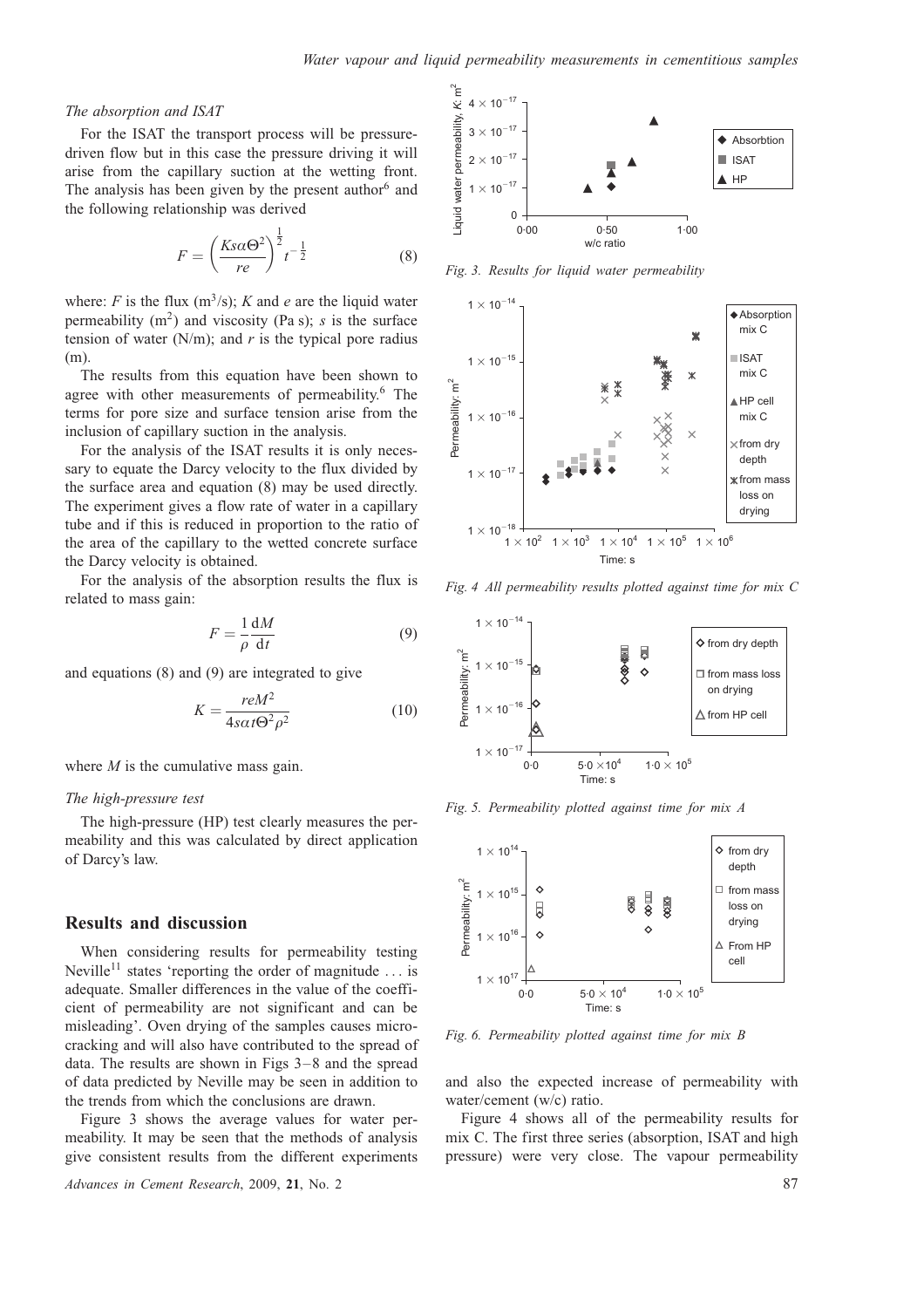<span id="page-6-0"></span>

Fig. 7. Permeability plotted against time for mix D



Fig. 8 Vapour permeability plotted against liquid permeability for all results

would be expected to be substantially higher but the results from the measured drying depths may be seen to fall over a very wide range. The results from mass loss were, however, grouped in an expected range and were therefore indicated to be far more reliable than the results from drying depth. The results from the drying depth measurements were generally lower than those for mass loss, indicating that significant drying may have occurred from regions which still appeared to be wet when the samples were inspected. Since the larger pores would dry first this implies that the visible moisture was in the smaller ones (possibly below  $0.1 \mu m$ ).

The reduction in permeability which is normally observed during testing with water may be caused by sedimentation causing blocking of pores and would thus not be expected to occur during vapour transport.

Figures [5–](#page-5-0)7 show the permeability plotted against time for mixes A, B and D for the high-pressure cell and drying experiment data. These support the observation that the mass loss data was far more consistent than the observations of drying depth. They all also show the drying depth data giving lower results. The drying front was readily visible on the tested samples but a further disadvantage of this method would be that on some samples (e.g. white cement) it could be very difficult to see. The mass loss was observed to be the more reliable test in these laboratory trials but this

conclusion might not be valid in other circumstances such as site testing.

The high-pressure cell data, which was for liquid rather than vapour was consistently lowest and the reasons for this are discussed below.

The new European standard test for permeability<sup>[4](#page-7-0)</sup> relies on a visual observation of a wetting front but this is during wetting, rather than drying as in the experiments reported here. Thus the observed poorer quality of data recorded in this way would not be relevant to the EN test.

# Relationship between liquid and vapour permeabilities

Klinkenberg derived an equation relating water and gas permeability, to the mean pressure as follows<sup>[13](#page-7-0)</sup>

$$
K_1 = \frac{K_g}{\left(1 + \frac{b}{P_m}\right)}\tag{11}
$$

where  $K_1$  is the water intrinsic permeability of concrete  $(m<sup>2</sup>)$ ;  $K<sub>g</sub>$  is the gas intrinsic permeability of concrete  $(m<sup>2</sup>)$ ; and  $P<sub>m</sub>$  is the mean pressure at which gas is flowing (atmospheres).

The physical reason for the change of permeability with pressure in a gas is the 'slippage' effect which is caused by the finite velocity of molecules close to a wall and occurs when the mean free path of the molecules becomes comparable with the size of the pores through which it is flowing. Values of  $b$  were calculated by Bamforth<sup>14</sup> for concrete from the average values of water and gas permeability as follows

$$
b = \beta_1 K_1^{\beta_2} \tag{12}
$$

in which  $\beta_1$  and  $\beta_2$  are constants and Bamforth proposed the values:  $\beta_1 = 1.635 \times 10^{-8}$  and  $\beta_2 =$  $-0.5227$ .

Substituting the value of  $b$  in equation (11), a relationship between water permeability and gas permeability is derived. Bamforth reported that the gas permeability values may be one or two orders of magnitude higher and the largest difference would occur when testing using a partial vacuum. It is therefore important to consider the effect of slippage when interpreting results obtained from gas measurement as a means of assessing concrete quality. The present author reported results<sup>[8](#page-7-0)</sup> for gas and water permeability and found that Bamforth's constants gave a lower bound for the water permeability. The results from this work are shown in Fig. 8 and the line through the data was derived from equations [\(9\)](#page-5-0) and (10) and using  $\beta_1 = 3.5 \times 10^{-9}$  and  $\beta_2 = -0.48$ , which may be seen to fit the data. For the work from Claisse et al.<sup>[8](#page-7-0)</sup> the average gas pressure was 0.5 atmospheres.

Figure 8 also shows a second line from the same equations using the same constants but with the average pressure at 0. 01 atmospheres (1 kPa), which is applicable to the work reported here. The graph shows the results for the different tests on liquid water plotted

88 Advances in Cement Research, 2009, 21, No. 2